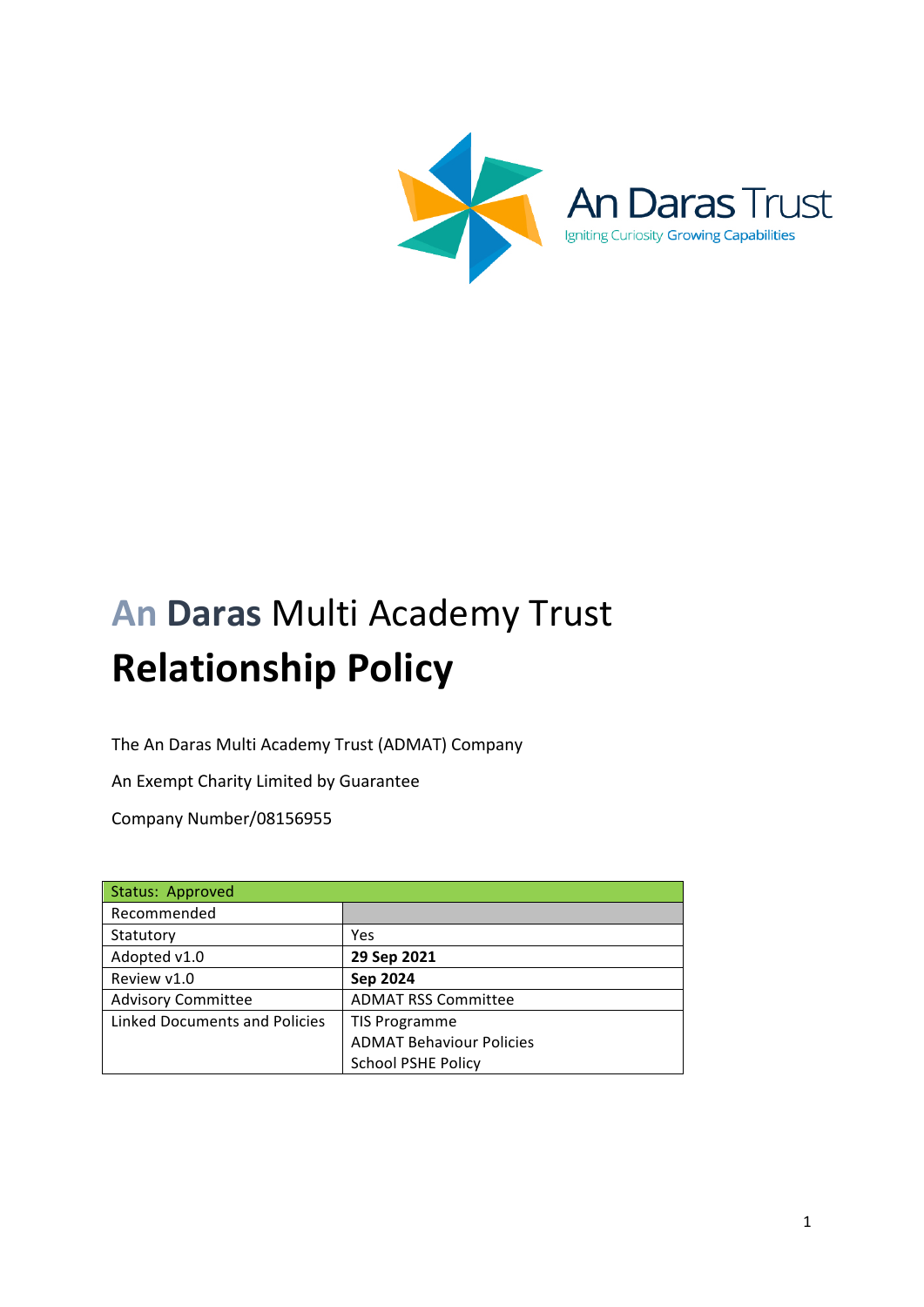# **An Daras Multi Academy Trust**

# **Relationship Policy**

### **Our school is invested in supporting the very best possible relational health between:**

Parent and child Child and child Child and school staff Parent and school staff School staff School staff and Senior Leads School staff and external agencies

## To this end our school is committed to educational practices which Protect, Relate, Regulate and **Reflect:**

## **Protect**

- Increased 'safety cues' in all aspects of the school day, e.g. in primary schools, 'meet and greet' at the school entrance.
- Staff trained in 'PACE' modes of interaction (Hughes, 2015): being warm, empathic, playful and curious (proven to shift children out of flight/flight/freeze positions).
- Staff ensure that interactions with children are socially engaging and not socially defensive. to decrease likelihood of children relating defensively (fight/flight/freeze).
- A whole-school commitment to cease all use of harsh voices, shouting, put-downs, criticisms, and shaming (proven to be damaging psychologically and neurologically).
- Staff 'interactively repair' occasions when they themselves move into defensiveness.
- Pedagogic interventions that help staff to get to know children better on an individual basis e.g. "I wish my teacher knew" (what matters to them, who matters to them, their dreams, hopes). This is key to enabling children to feel safe enough to talk, if they wish, about painful life experiences, which are interfering with their ability to learn and their quality of life.
- Vulnerable children have easy and daily access to at least one named, emotionally-available adult, and know when and where to find that adult. If the child does not wish to connect with the allocated adult, an alternative person is found.
- School staff adjust expectations around vulnerable children to correspond with their developmental capabilities and experience of traumatic stress. This includes removing vulnerable and traumatised children in a kind and non-judgmental way from situations they are not managing well (e.g. children who are continually triggered into alarm states in the main playground can access a calmer, smaller playground with an emotionally regulating adult).
- Provision of a clear, confidential and non-shaming system of self-referral for children's help/talk time.
- The nurturing of staff in such a way that they feel truly valued and emotionally-regulated and in so doing to support them to interact throughout the school day with positive social engagement rather than defensiveness.

#### **Relate**

A whole-school commitment to enabling children to see themselves, their relationships and the world positively, rather than through a lens of threat, danger or self-blame.